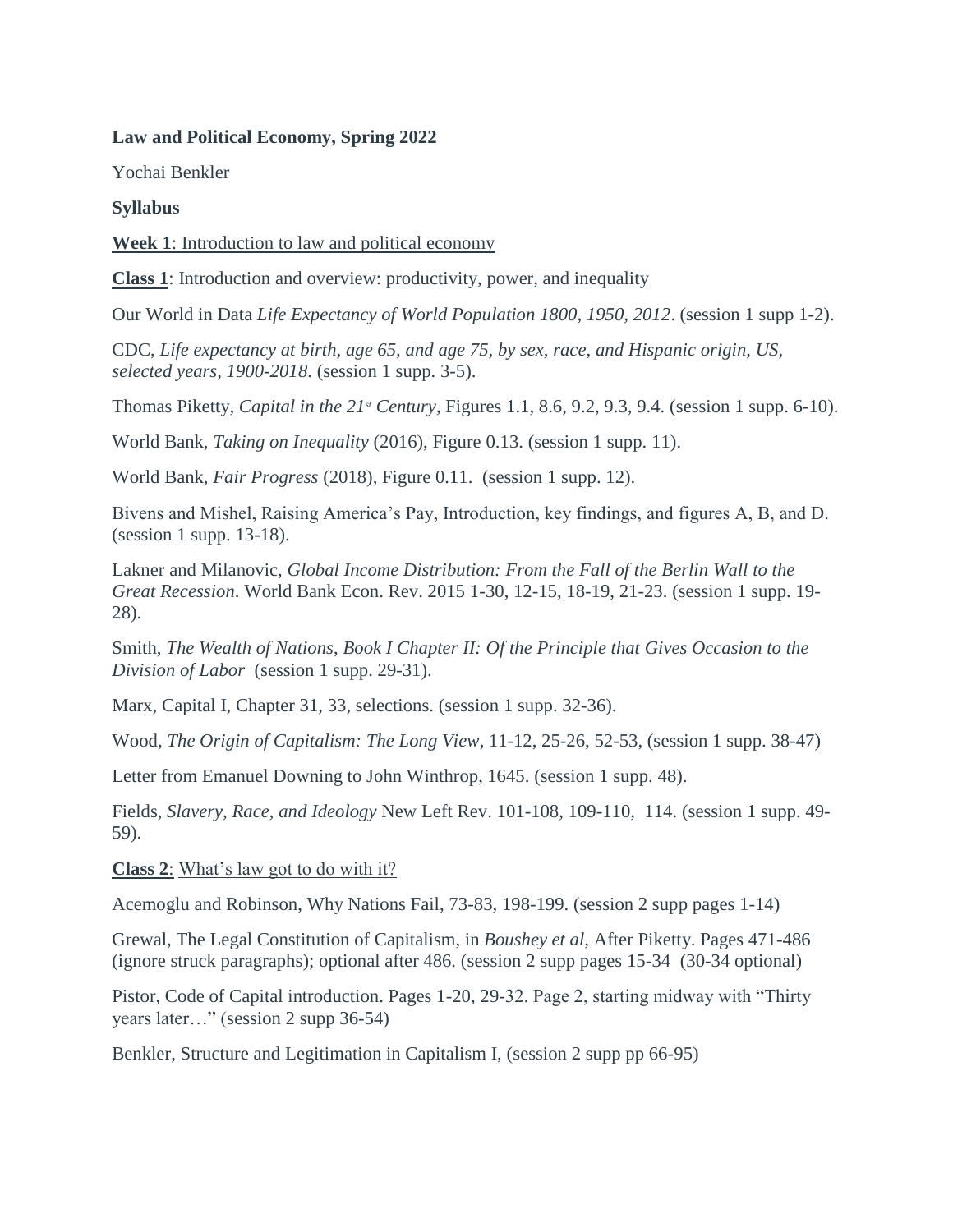**Week 2**: Agrarian anti-capitalism, racialized class structure, and paths not taken in the 19th century

**Class 3**. De-commodifying land, labor, and money: Homesteading, Cooperativism, and Populism

Disposition of the Public Domain, (session 3 supp 1.)

Note: Distributive Liberty 107 Harv. L. Rev. 859, 868-875 (session 3 supp 2-9)

The Homestead Act (session 3 supp 10-11)

H.R. 141 Moore's Bill, 1850 (session 3 supp 12-17)

Speech of Galusha Grow, Cong. Globe 1852 427-428 (session 3 supp 18-19)

Lawrence Goodwyn, The Populist Moment, 55-62, 116-112 (session 3 supp 20-30)

Bensel, Yankee Leviathan, 265-271, 285-288 (session 3 supp 31-39).

The Ocala Platform, December 1890 (session 3 supp. 40)

Tracy, Appendix on the Sub-Treasury Plan, in Davis, A Political Revelation, 298-302 (session 3 supp 42-44)

Thelen, Attention Shoppers: excerpt on Cooperatives in the US (session 3 supp 45-52).

**Class 4**: Legal Foundations of racialized class structure in the post-Reconstruction South

Du Bois, Black Reconstruction, p. 196-197, 220-221, 338, 571-576, 620-621 (session 4 supp 1- 6).

Bensel, Yankee Leviathan, 348-350 (session 4 supp 7-9)

Woodman, Post Civil War Southern agriculture and the law 321-337 (session 4 supp. 10-26).

Steltzner, Labor injunction and debt peonage, 42 J. of Post-Keynesian Econ. 126-132 (session 4 supp 27-33)

Sawers, Race and Property After the Civil War: Creating the Right to Exclude, 87 Miss. L. J. 703, **Required:** 741-744, 751-756; **Optional:** 744-751 (the details), 756-763. (session 4 supp 34-56).

Mitchener and McLean, US Regional Growth 1880-1980, Table 1. (session 4 supp. 57)

**Optional:** Selections from Ransom and Sutch, Debt Peonage in the Cotton South 32 J. Econ. Hist., Sep., 649-652 (session 4 supp. 58-82)

**Week 3**: Law and Power in the Second Industrial Divide

**Class 5**: Law and the emergence of Big Business

Horwitz, Transformation of American Law 1870-1960, 56-60,70-106 (session 5 supp 1-24)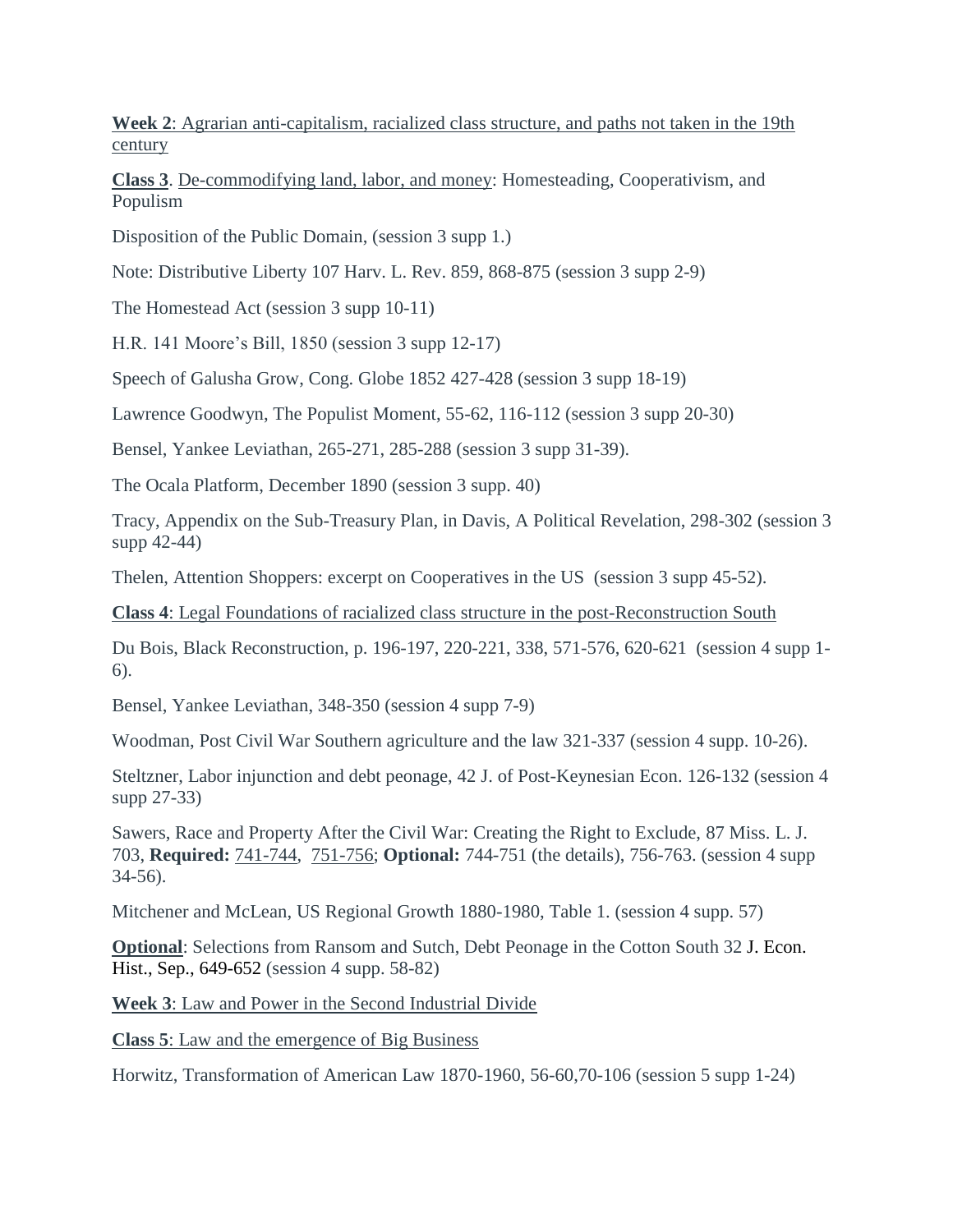Friedman, A History of American Law, 422-429 (session 5 supp 25-29)

Boyd, *Just Price, Public Utility, and the Long History of Economic Regulation in the United States* 35 Yale J. Reg. 721, 750-768 (2018). (session 5 supp 30-51)

*Munn v. Illinois*, 94 U.S. 113 (1876). (session 5 supp 52-61)

*Wabash, St. Louis and Pacific Railway Company v. Illinois*, 118 US 557 (1886) (session 5 supp 62-71)

**Class 6**: Judges against workers

Witt, The Accidental Republic, 25-33 (session 6 supp 1-9)

Forbath, Law and the Shaping of the American Labor Movement, 102 Harv. L. Rev. 1109, 1132- 1178. (session 6 supp 10-57)

Wertheimer, We Were There: The story of working women in America, 200-204, 206-207, 209- 217, 227-231, 267-274, 281-287 (session 6 supp 58-93)

Optional: [The Brandeis Brief in](https://louisville.edu/law/library/special-collections/the-louis-d.-brandeis-collection/the-brandeis-brief-in-its-entirety) *Muller v. Oregon*

Optional: Klarman, The Judges vs. the Unions: The Development of British Labor Law, 1867- 1913, 75 Va L. Rev. 1487, 1487-1488, 1498-1509, 1512-1528, 1533-1535. (session 6 supp 94- 127).

**Week 4**: The first decades of the Twentieth Century

**Class 7**: Legal Theory in Practice: Progressive assaults on judicially-imposed laissez faire

Holmes, The Path of the Law, (session 7 supp, 1-9)

*Lochner v. New York* (session 7 supp. 10-12)

Hohfeld, *Some Fundamental Legal Conceptions as applied to judicial reasoning* (session 7 supp 7-20)

Morris Cohen, *Property and Sovereignty* (session 7 supp 21-24)

Hale, *Coercion and Distribution in a supposedly non-coercive state* (session 7 supp 25-30)

Felix Cohen, Transcendental Nonsense and the functional approach (session 7 supp 31-49).

**Class 8**: The Great Migration and the legal structuring of racialized class in the industrial Northeast and Midwest

Dawson, Blacks In and Out of the Left, 12-28 (session 8 supp 1-17)

Du Bois, The Migration of Negroes, *The Crisis* June 1917 (session 8 supp 18-21)

Fligstein, The Transformation of Southern Agriculture and the Migration of Blacks and Whites, 1930-1940, 17 International Migration Rev. 268, 269-270, 272-280 (session 8 supp 22-33)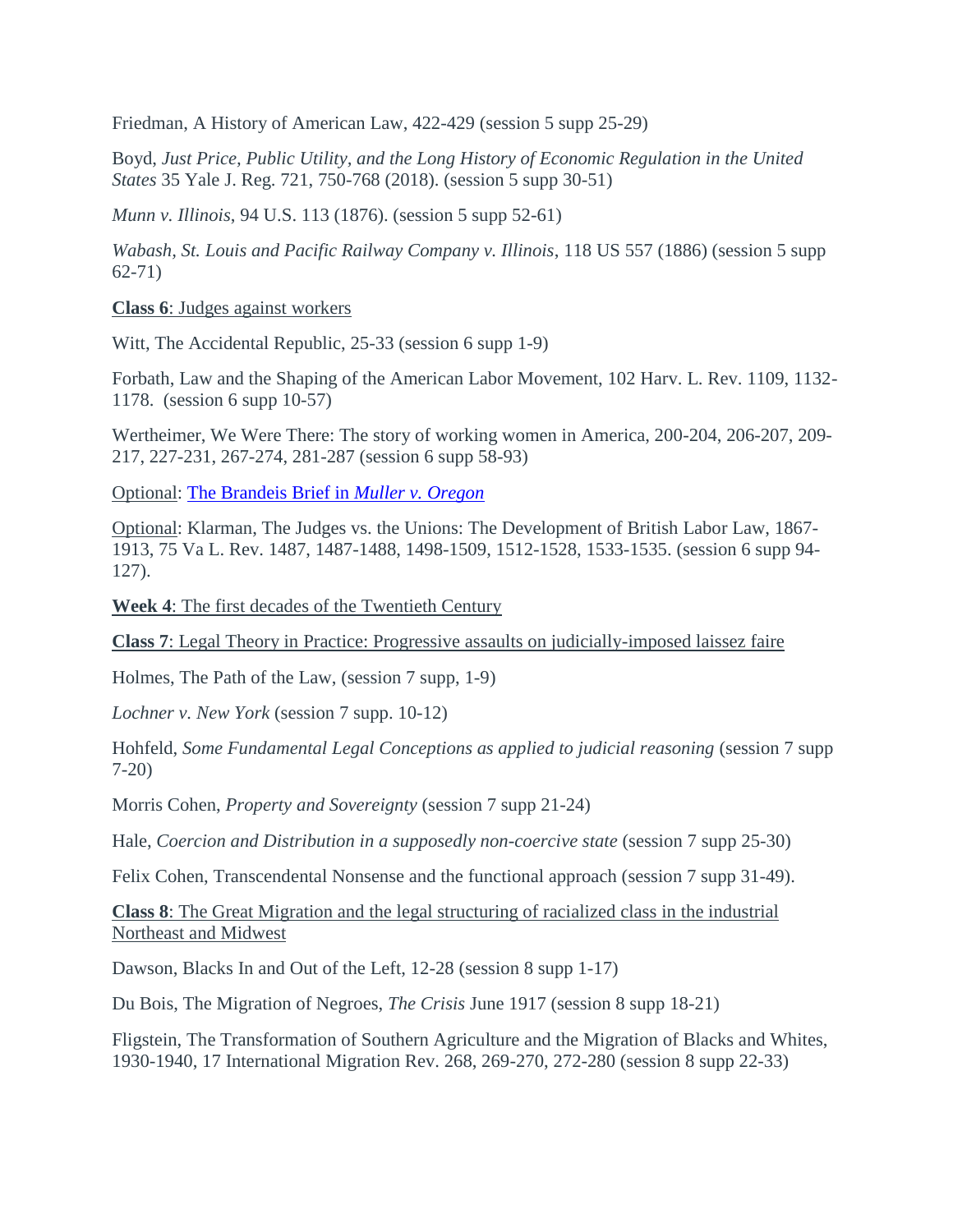Hirt, Zoned in the USA 116-121, 121-127 opt., 127-132 req. (session 8 supp 34-39 required; 39- 44 optional; 44-49 required)

Brooks and Rose, Saving the Neighborhood. (session 8 supp 50-61)

Rothstein, Color of Law, 64-67, 83-91 (session 8 supp 62-70)

Note on racial disparities in wealth and homeownership (session 8 supp 71-74)

Katznelson New Deal, Raw Deal (session 8 supp 75)

**Class 9:** Approaches to thinking about race and capitalism

Hall, *Race, articulation, and societies structured in dominance*, Stuart Hall Reader ch. 12, 305- 308, 322-323 (session 9 supp. 1-6)

**Review your notes** Fields, *Slavery, Race, and Ideology* **Session 1** supp. 49-59;

**Review your notes** Du Bois, excerpts from *Black Reconstruction*, **Session 4** supp 1-6;

Cedric Robinson, *Black Marxism* 1-5, 21-28, 39-41, 71-99, 101-120 (session 9 supp., 7-72, please note the long segments I mark as "skim" and what to skim for)

West, *The Cornell West Reader* 259-264 (session 9 supp 73-78) (optional, because "superseded" by)

West, *Toward a Socialist Theory of Race* (session 9 supp 79-84)

Harris, *Whiteness as Property* 106 Harv. L. Rev. 1707 1715-1725, 1737-1745 (session 9 supp 85-104).

**Weeks 5-9**. Law and Political Economy from the Great Inflation to the Great Recession.

**Class 10**: The Great Compression: 1940~1973

Lecture: Federal law and the building blocks of a new middle class, mangled by Jim Crow

**Week 6**:

**Class 11**: Introduction and overview of neoliberal capitalism

Sugrue, The Origins of Urban Crisis, 127-134, 143-150 (session 11 supp 1-16)

Vogel, Regulatory Roots of Inequality in America, 1 J. L&Pol.Ec (2021) (session 11 supp 17-30)

Rahman and Thelen, The Role of Law in American Political Economy 78-102 (session 11 supp 31-55)

Britton-Purdy, Grewal, Kapczynski, and Rahman, Building a Law-and-Political-Economy Framework, 129 Y.L.J. 1784, 1794-1806 (session 11 supp 56-68)

**Class 12**: From the War on Poverty to the War on Crime

Roberts, *Abolition Constitutionalism* 133 Harv. L. Rev 1, 12-35, (2019) (session 12 supp 1-24)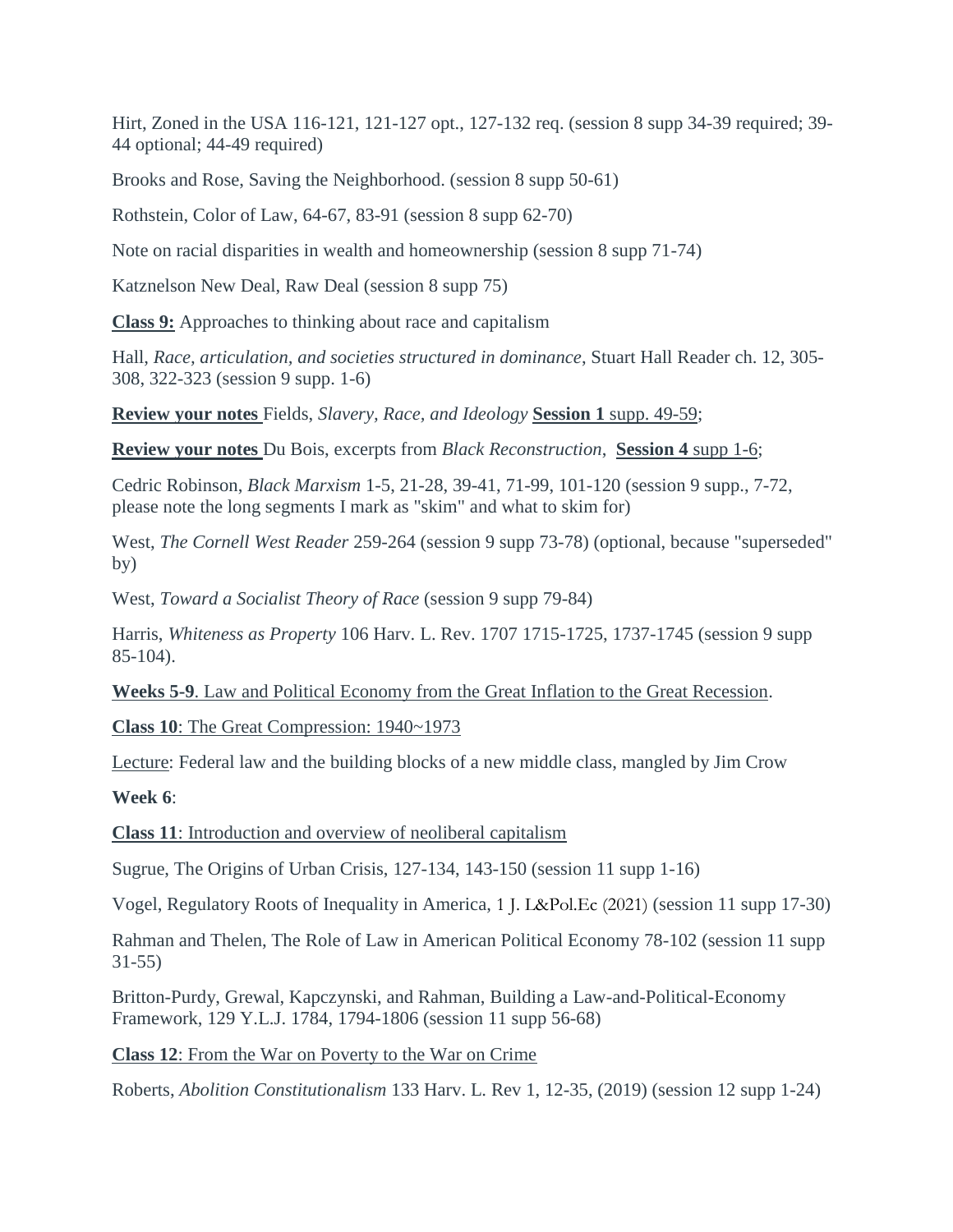Hinton, *From the War on Poverty to the War on Crime* 1-26, 49-79, 87-95 (session 12 supp 25- 50 required, 51-90 optional*)*

Usmani and Clegg, *The Economic Origins of Mass Incarceration* Catalyst 2019 (session 12 supp 91-121)

Waquant, *Punishing the Poor* 1-17 (2009) (session 12 supp 122-136)

Week 7

**Class 13**: The care economy in the transition to post-industrial society.

Fraser, *Behind Marx's Hidden Abode*, New Left Rev. 86 (2014) ( "Background Conditions") (session 13 supp 1-4)

Baker and Cooke, *The Bronx Slave Market*, The Crisis, 1935, p. 330. (session 13 supp 5)

Jones, *An end to the neglect of the problems of the Negro woman!* Pol. Aff. 1949, 10-12 (session 13 supp 6-7)

Wacquant, *Punishing the Poor*, 48-58. *(*Rolling back the charitable state). (session 13 supp 10- 20)

Weill, *Enforcing Labor Practices in Fissured Workplaces*, The Econ. & Labor Relations Rev. 2011, 34-37 (session 13 supp 21-24)

Folbre, *Valuing Children*, chapter 10, *who should pay for the kids?* pp 178-191. (session 13 supp 25-38)

Fraser, Fortunes of Feminism, Chapter 9, *Feminism, Capitalism, and the Cunning of History* 214-221 (session 13 supp 39-46)

Hatton, *The Temp Economy: From Kelly Girls to Permatemps in Postwar America* Required: 5-9; 30-51. (session 13 supp 47-51; 59-80); (Remainder, optional)

Benkler Structure and Legitimation Part II, pp. 34-37 (session 13 supp 93-96)

**Class 14**: Organized Business and the Assault on Labor.

Powell, Attack on American Free Enterprise System (1971) (session 14 supp. 1-35) (skim or read to get a closer sense of the breadth and ambition of the plan).

Hacker & Pierson, Winner Take All Politics, Politics & Society 38(2) 169-197 (2010) (session 14 supp. 36-64) (this is the primary reading we will spend time on in class).

Hacker & Pierson Winner Take All Politics Ch. 5 (book chapter, until "Top of the World")) (session 14 supp. 65-79).

Week 8:

**Class 15**: Banking deregulation and access to credit

Krippner, Capitalizing on Crisis, Session 58-85 (session 15 supp 1-14 (double pages)).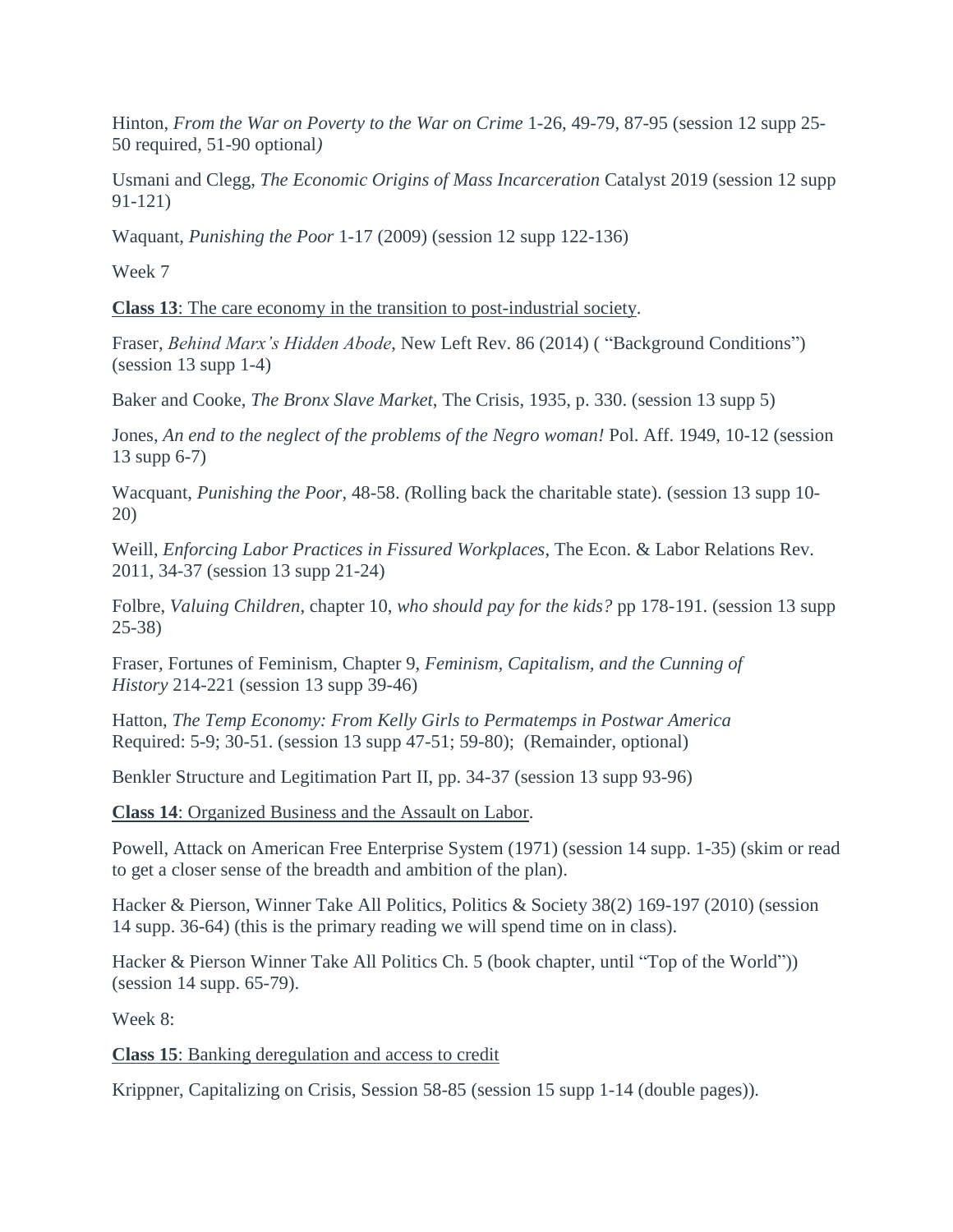Mehrsa Baradaran, How the Other Half Banks, 73-77, 90-94, 109-137, 210-219 (session 15 supp 15-63 (skim 54-63 to get a feel for the postal banking proposal, rather than details).

Executive Summary of Pay-Day & similar high interest short term loans, CFPB rules (skim pp. 64-70, look more closely at section on ability-to-repay and principal step-down).

**Class 16**: Banking policy and the racial wealth gap.

Mehrsa Baradaran, The Color of Money: Black Banks and the racial wealth gap 196-205, 222- 246, 249-277 (session 16 supp. 1-64).

Collins, Hamilton, Asante-Muhammad, & Hoxie, Ten solutions to bridge the racial wealth gap: excerpts on Baby Bonds and Postal banking (session 16 supp 65-68).

Week 9:

**Class 17**: Financialization.

Krippner, Capitalizing on Crisis, 50-57, 86-105. 140-145. (session 17 supp. 1-17 (double pages))

Foroohar; Makers and Takers: How Wall Street destroyed Main Street 121-143 (session 17 supp. 18-29 (double pages))

Philippon, The Great Reversal, 207-222 (session 17 supp. 30-45 (note brief optional/skim section))

Liu & Sinha, SPIVA U.S. Scorecard, Year-end 2020 (session 17 supp. 46-48).

**Class 18**: Executive compensation and the rise of superstar salaries.

Bebchuk and Fried, Executive Pay as an Agency Problem, J. Econ. Persp. 17:71-92, 71-83 required, 83-89 opt. (session 18 supp. 1-13 required, 13-19 optional)

Frydman and Saks, Executive Compensation, A New View, 23 Rev. of Fin. Stud. 2107-2111, 2115, 2128-2132 (session 18 supp. 20-27)

Benkler, A Political Economy of Oligarchy, (Session 18 supp. 28-58.)

#### **Week 10**:

**Class 19**: Monetary policy, full employment, and inflation.

Forstater, From Civil Rights to Economic Security: Bayard Rustin and the Africa-American Struggle for Full Employment 1945-1978, 36 Int'l J. Pol. Econ 63, 63-72 (session 19 supp 1-10)

Baker, Rawlins, and Stein, The Full Employment Mandate of the Federal Reserve (CEPR, Fed Up, CPD) 5-23 (session 19 supp. pp. 11-25 optional; pp. 26-31 required, (read to understand the stakes of Fed appointments and legislative proposals during the Trump presidency)

Furman and Summers, Who's Afraid of Budget Deficits? Foreign Affairs March/April 2019, 82- 88, 90-94 (session 19 supp 32-42)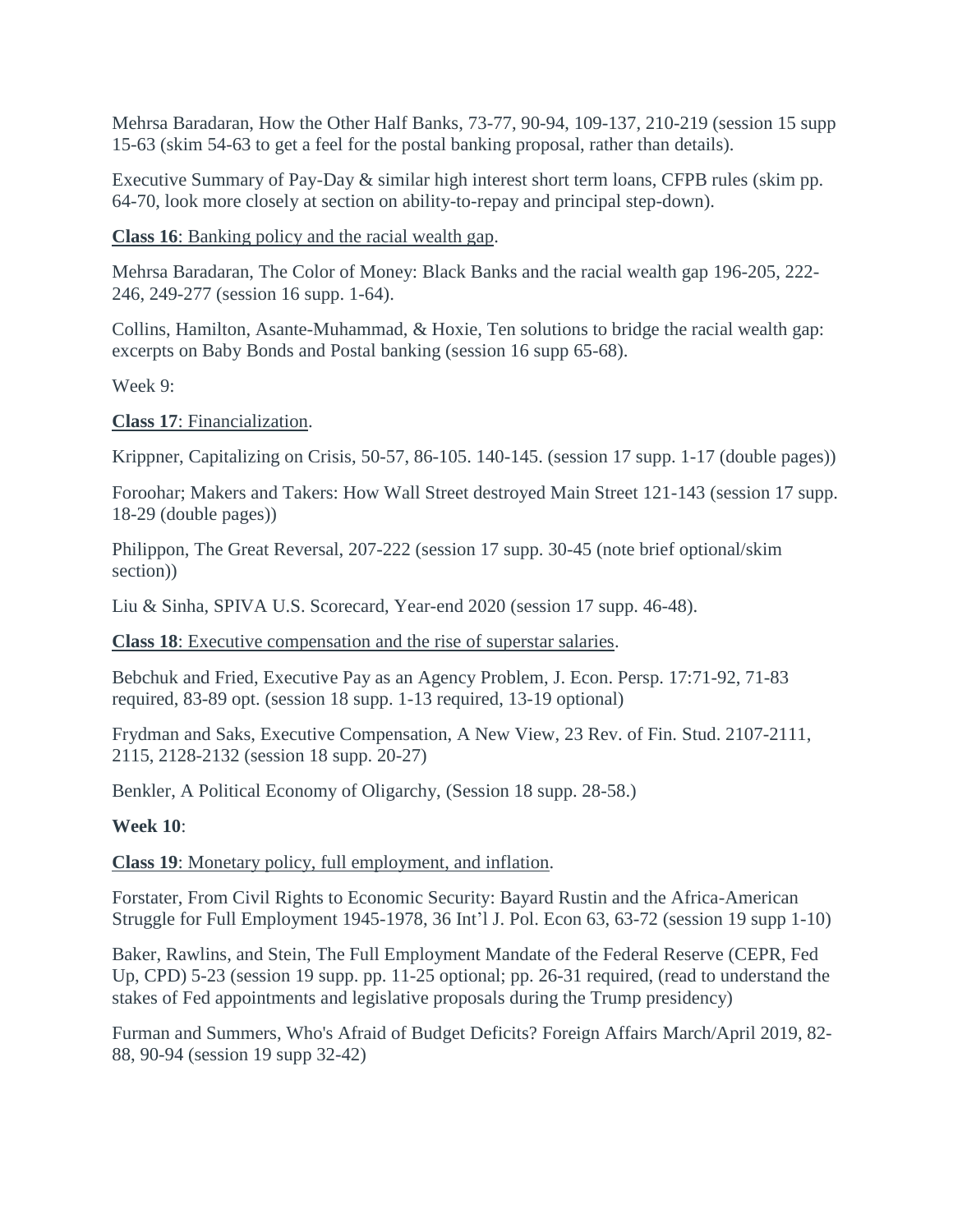Stephanie Kelton, The Deficit Myth, chapter 2 (session 19 supp. 63-87) (Optional: Chapter 1 supp. pages 43-62).

Kelton, [How do you solve a problem like inflation?](https://stephaniekelton.substack.com/p/how-do-you-solve-a-problem-like-inflation?s=r)

Watch first 45 minutes of: [CEPR Webinar: Inflation Today, with Dean Baker, Jason Furman,](https://www.cepr.net/inflation-today-economists-joseph-stiglitz-dean-baker-and-jason-furman-discuss-us-inflation/)  [and Joseph Stiglitz](https://www.cepr.net/inflation-today-economists-joseph-stiglitz-dean-baker-and-jason-furman-discuss-us-inflation/)

Optional: Watch: [The MMT Debate with Dean Baker and Randall Wray,](https://therealnews.com/the-mmt-debate-with-dean-baker-randall-wray) Real News May 13 2019 (15 minutes)

**Class 20**: Antitrust

Khan and Vaheesan, Market Power and Inequality, 11 Harv. L & Policy Rev. 238-250, 254-256, 265-294 (session 20 supp pp. 1-46)

Khan, The New Brandeis Movement 9 J. European Competition L. and Prac. 131-132 (session 20 supp 47-48)

Henwood, [Why Socialists should distrust antitrust](https://www.jacobinmag.com/2021/07/antitrust-law-monopolies-small-business-competition-large-corporations-bigness) (Jacobin, July 2021)

Read ONE of the pieces by Melamed and and Petit

Melamed and Petit, Before "After Consumer Welfare", (session 20 supp. 50-57) (short, aimed at Wu, not Khan, but outlines the main counterarguments) OR If you really are focused on antitrust, you should read the longer, more detailed argument in:

Melamed and Petit, The Misguided Assault on the Consumer Welfare Standard Rev. of Indust. Org. 54:741-774, 741-770 (much more detailed, including a good outline of the range of New Brandesian and other progressive claims, but longer and harder) (session 20 supp 58-87).

Optional: Philippon, The Great Reversal 20-22, 25-96 (session 20 supp 92-165). If you want to read the whole, it is a very clear explanations of the state of the art on the data and debates, written for a general highly educated and committed but not economics-trained audience. If you do not, **I suggest you read 101-105 (Walmart), 109-114 (Walmart v. Amazon),** which raises the questions of the potential benefits to poor people associated with what he calls "good concentration," and 75-85, and **look at all the graphs throughout**. I will offer a brief lecture highlighting major insights.

You may instead want to watch [Philippon's 50 minute lecture on the book](https://www.youtube.com/watch?v=nVGlfPOSi1o) (minute 2:30-52): it adds elements not in the materials, particularly the comparison with EU, and may be a bit harder to follow than the book, but will take less time.

# **Week 11**:

**Class 21**: The Role of Technology in Political Economy

Benkler, Power and Productivity, Allen et Al, The Political Economy of Justice, 35-51 (session 21 supp 1-17)

Cohen, Between Truth and Power, 16-24, 27-28, 62-63, 71-73 (session 21 supp 18-33)